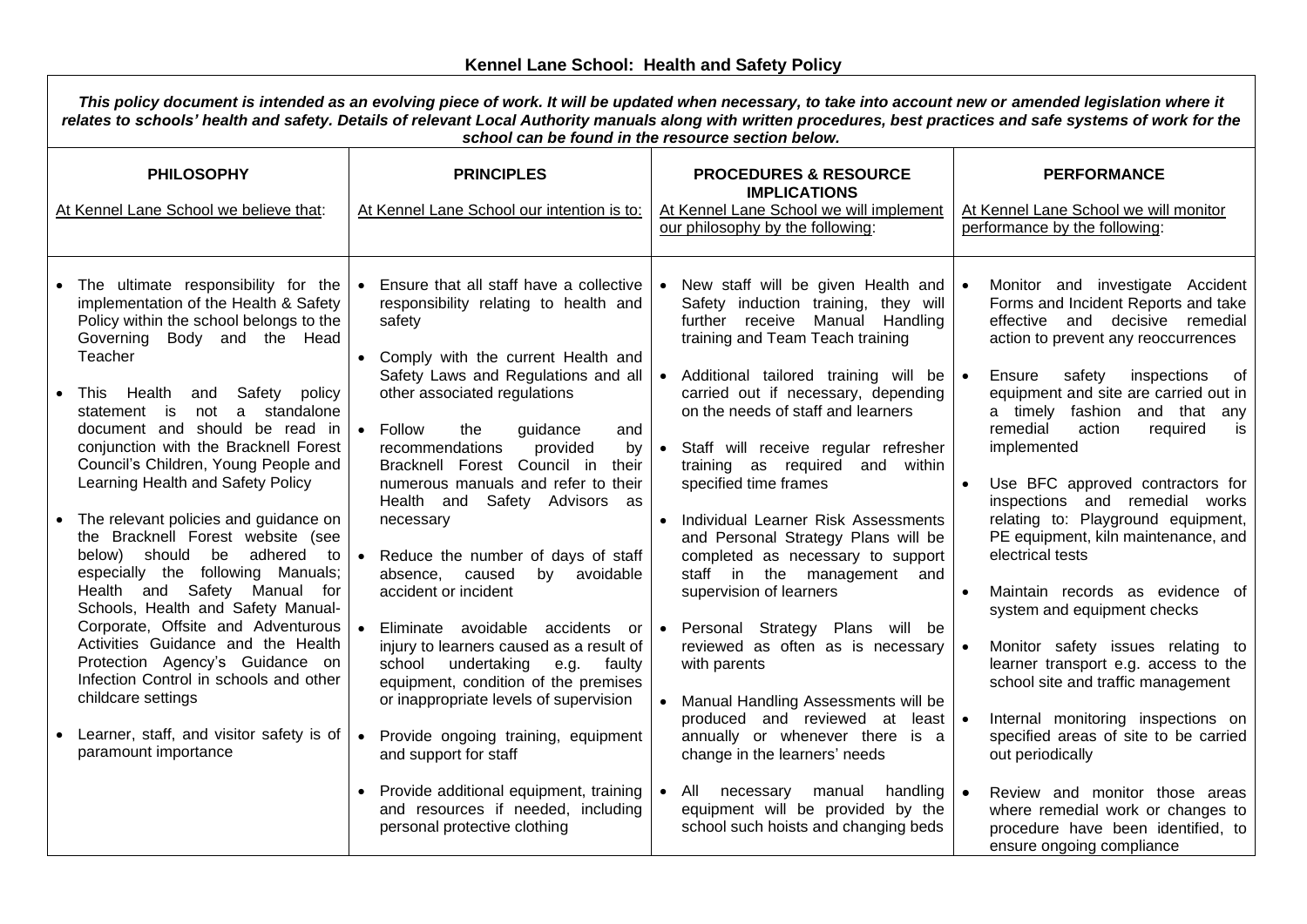| <b>PHILOSOPHY</b>                                                                                                                                                                                      | <b>PRINCIPLES</b>                                                                                                                     | <b>PROCEDURES &amp; RESOURCE</b><br><b>IMPLICATIONS</b>                                                                          | <b>PERFORMANCE</b>                                                                                                            |
|--------------------------------------------------------------------------------------------------------------------------------------------------------------------------------------------------------|---------------------------------------------------------------------------------------------------------------------------------------|----------------------------------------------------------------------------------------------------------------------------------|-------------------------------------------------------------------------------------------------------------------------------|
| At Kennel Lane School we believe that:                                                                                                                                                                 | At Kennel Lane School our intention is to:                                                                                            | At Kennel Lane School we will implement<br>our philosophy by the following:                                                      | At Kennel Lane School we will monitor<br>performance by the following:                                                        |
| It is essential to ensure a safe and<br>secure environment for learners and<br>staff during day to day activities whilst<br>on the school site                                                         | • Carry out Risk Assessments as<br>necessary with an effective review<br>process                                                      | • All equipment will be maintained in<br>good order and include services and<br><b>LOLER</b> checks                              | Monitor the overall effectiveness of<br>evacuation during fire drills, review<br>and strengthen<br>procedures as<br>necessary |
| It is important that staff and learners<br>be able to experience visits and<br>offsite activities safely and securely                                                                                  | Be proactive in removing hazards and<br>reducing risk<br>• Comply with all mandatory safety                                           | • Communication and feedback from<br>staff will be encouraged and acted on<br>Regular review / revision of safety                | Evaluate the results of our Fire Risk<br>Assessment and take any necessary<br>action                                          |
| Staff must work effectively as a team<br>in order to ensure a safe working<br>environment                                                                                                              | checks and record keeping<br>$\bullet$<br>Follow<br>Accident<br>Incident<br>and<br>Reporting procedures to BFC and the                | related procedures or equipment will<br>take place<br>• If repair is not feasible items should                                   | individual<br>Review<br>all<br>learners'<br>assessments and plans at least<br>annually, where appropriate involving           |
| Every member of staff is expected to<br>$\bullet$<br>adhere to safe working practices and<br>use equipment provided                                                                                    | Health and Safety Executive as<br>necessary                                                                                           | be disposed of safely<br>• The School will consider safety issues                                                                | the parents<br>Evaluate<br>feedback<br>staff<br>and                                                                           |
| Staff shall be encouraged to raise<br>concerns and report issues relating to                                                                                                                           | Identify key areas of risk and develop<br>safe systems of work and controls<br>Ensure that all hazardous materials<br>$\bullet$       | surrounding<br>visitors,<br>contractors,<br>supply staff, volunteers and escorts<br>• Staff will be supported by the site        | comments following training. Ensure<br>follow up action is taken regarding<br>concerns or disclosures                         |
| Health and Safety<br>Staff need to be both reactive and                                                                                                                                                | are appropriately stored<br>To ensure the safety of learners and                                                                      | immediately<br>remove<br>team<br>to<br>damaged and dangerous equipment<br>or resources                                           | Trainers to evaluate courses and<br>provide additional sessions<br>and<br>support as and when required                        |
| proactive in striving to ensure safe<br>practice and have the ability to adapt<br>to the differing and fluctuating needs<br>of the learners                                                            | neighbours by controlling access to<br>and from the site and by recording<br>details of those visitors on site                        | • Make full use of additional safety<br>resources produced by BFC such as<br>Health and Safety Newsletters and                   | Comply with document retention<br>rules, for learners and staff, for Risk<br>Assessments and Accident Forms                   |
| Staff should strive to continually<br>improve safety by learning from past                                                                                                                             | Provide sufficient fully trained First<br>$\bullet$<br>Aiders and Paediatric First Aiders for<br>both learners and staff and maintain | the Broadmoor Emergency Procedure<br>etc                                                                                         | all<br>other<br>evidentiary<br>and<br>documentation                                                                           |
| experiences<br>An adequate cleaning provision for<br>$\bullet$                                                                                                                                         | appropriate first aid kits, resources<br>and consumables across the site                                                              | Ensuring the weekly collection and<br>$\bullet$<br>replacement of clinical waste bins and<br>monthly collection of sanitary bins | Be open and transparent in all<br>aspects of Health and Safety seeking<br>external advice and support where                   |
| the site is essential in helping to<br>reduce illness and contain the spread<br>sickness<br>diarrhoea,<br>and<br>οf<br>additionally suitable cleaning products<br>should be readily available to staff | $\bullet$<br>Provide sufficient fully trained Fire<br>Wardens to support the whole school<br>during an evacuation                     | • The needs of potential new learners<br>should be assessed before they start<br>school                                          | necessary<br>Via a laboratory, test the swimming<br>pools water quality for microbial and<br>bacterial contamination levels   |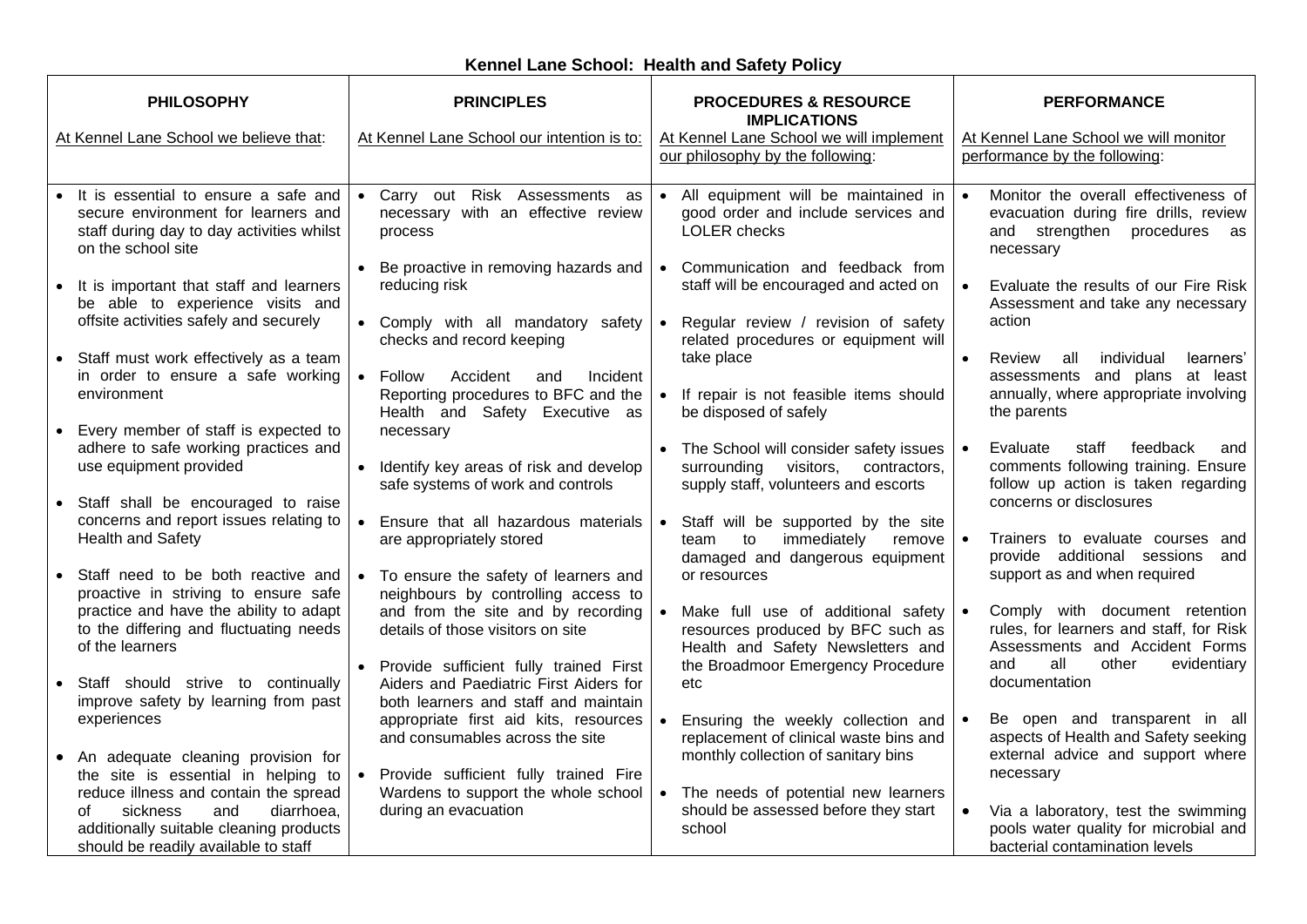| <b>PHILOSOPHY</b>                                                                                | <b>PRINCIPLES</b>                          | <b>PROCEDURES &amp; RESOURCE</b><br><b>PERFORMANCE</b><br><b>IMPLICATIONS</b>                                                                                                                                                                                                                                                                                                                       |     |
|--------------------------------------------------------------------------------------------------|--------------------------------------------|-----------------------------------------------------------------------------------------------------------------------------------------------------------------------------------------------------------------------------------------------------------------------------------------------------------------------------------------------------------------------------------------------------|-----|
| At Kennel Lane School we believe that:                                                           | At Kennel Lane School our intention is to: | At Kennel Lane School we will monitor<br>At Kennel Lane School we will implement<br>our philosophy by the following:<br>performance by the following:                                                                                                                                                                                                                                               |     |
| during the day to deal with bodily<br>fluids, contamination, soiling and<br>other hygiene issues |                                            | • Any new equipment required<br>Produce regular Health and Safety<br>for<br>reports for circulation to the School<br>students<br>should<br>specific<br>be<br>purchased and staff trained in its use<br>Governors and Senior Leadership<br>before the new learner starts<br>Team                                                                                                                     |     |
|                                                                                                  |                                            | The School Governors will monitor<br>• Additional external expertise will be<br>sought where necessary in support of<br>and review items of significance<br>learners and staff e.g. Occupational<br>through the termly Health and safety<br>Health<br>Report                                                                                                                                        |     |
|                                                                                                  |                                            | Site:<br>BFC's Health and Safety Advisor will<br>• Site staff will brief all contractors on<br>carry out Health and Safety Audits<br>and Fire Risk Assessments with the<br>safety and ensure they are aware of<br>and have signed the asbestos register<br>school every 2 years                                                                                                                     |     |
|                                                                                                  |                                            | • Site staff will be required to attend all<br>School<br>will<br>act<br>on<br>relevant safety training e.g. Working<br>recommendations made following the<br>at Heights and follow all safe systems<br>Health and Safety Audits and Fire<br>of work as outlined in the BFC Health<br>Risk Assessments and produce and<br>and Safety Manuals<br>implement an action plan                             | any |
|                                                                                                  |                                            | • All equipment and plant machinery is<br>BFC monitor accident reporting and<br>to be serviced and maintained and<br>will provide support or intervention in<br>the event of a major incident<br>appropriate records kept, including<br>PAT testing                                                                                                                                                 |     |
|                                                                                                  |                                            | School must be proactive in<br>disclosing accidents or incidents to<br>Prior to commencement of any<br>BFC's Insurance Department where<br>maintenance or building work a risk<br>there are potential issues of liability<br>assessment must be carried out. This<br>or where a claim could be brought<br>may be visual, verbal or written,<br>depending on the scope of work<br>against the school |     |
|                                                                                                  |                                            | Appropriate safety equipment is to be<br>Offsite activities will be planned and<br>$\bullet$<br>processed in accordance with BFC<br>available to use as necessary by all<br>site staff. It is to be kept in good order<br>Offsite and Adventurous Activities<br>and replaced in a timely fashion<br>Guidance, with all levels of approval                                                           |     |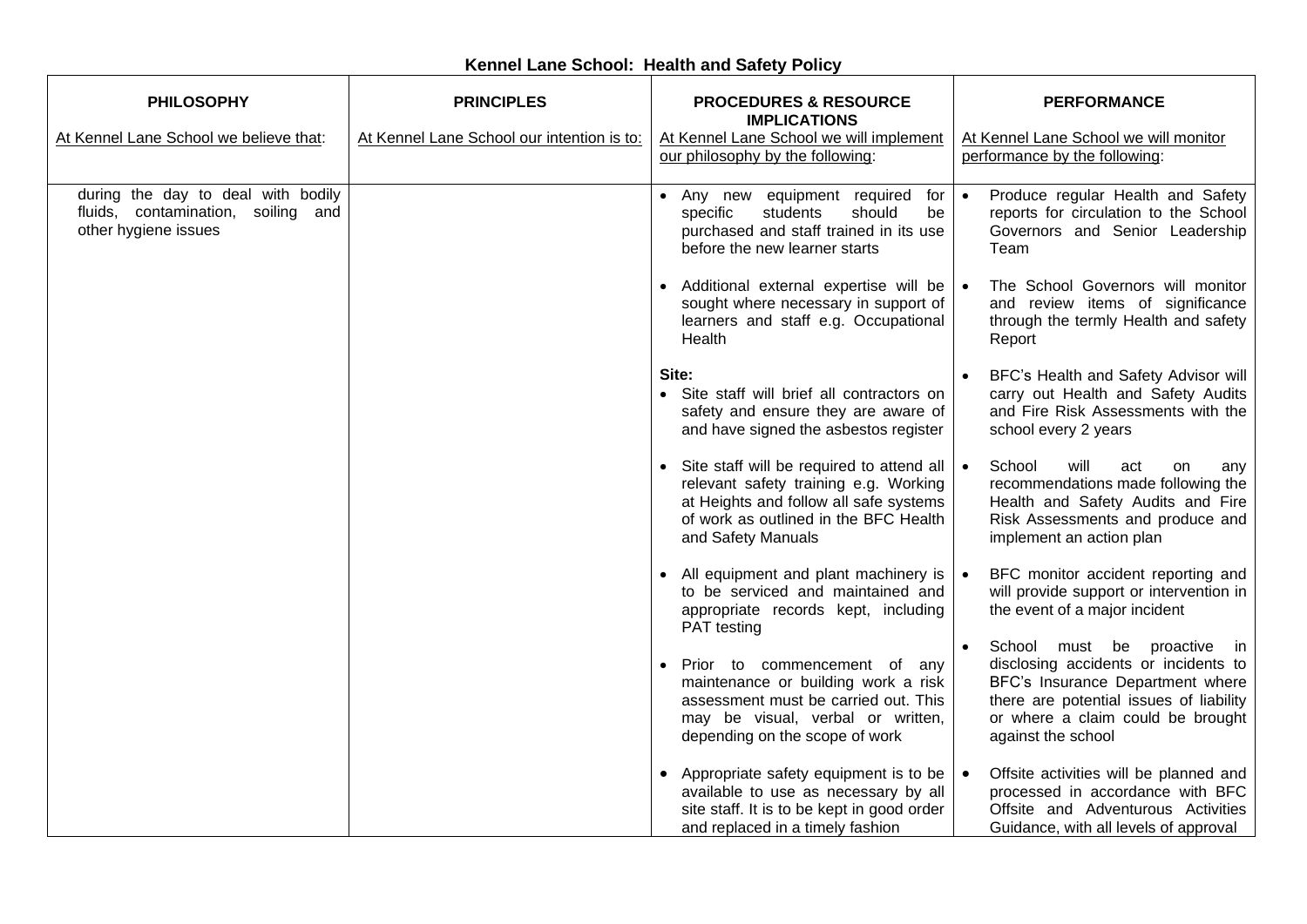| <b>PHILOSOPHY</b>                      | <b>PRINCIPLES</b>                          | <b>PROCEDURES &amp; RESOURCE</b><br><b>IMPLICATIONS</b>                                                                                                                                                                                                                                                                                                                                                                                                                                                                                                                                                                                                                                                                                                                                                                                                                                                                                                                                                                                                                                                                                                                   | <b>PERFORMANCE</b>                                                                                                                                                                                                                                                                                                                |
|----------------------------------------|--------------------------------------------|---------------------------------------------------------------------------------------------------------------------------------------------------------------------------------------------------------------------------------------------------------------------------------------------------------------------------------------------------------------------------------------------------------------------------------------------------------------------------------------------------------------------------------------------------------------------------------------------------------------------------------------------------------------------------------------------------------------------------------------------------------------------------------------------------------------------------------------------------------------------------------------------------------------------------------------------------------------------------------------------------------------------------------------------------------------------------------------------------------------------------------------------------------------------------|-----------------------------------------------------------------------------------------------------------------------------------------------------------------------------------------------------------------------------------------------------------------------------------------------------------------------------------|
| At Kennel Lane School we believe that: | At Kennel Lane School our intention is to: | At Kennel Lane School we will implement<br>our philosophy by the following:                                                                                                                                                                                                                                                                                                                                                                                                                                                                                                                                                                                                                                                                                                                                                                                                                                                                                                                                                                                                                                                                                               | At Kennel Lane School we will monitor<br>performance by the following:                                                                                                                                                                                                                                                            |
|                                        |                                            | • The Site Manager, as the trained and<br>competent person, will comply with all<br>Legionella prevention testing and<br>facilitate the implementation of any<br>recommended or required remedial<br>works or actions as identified in<br>external monitoring reports<br>• The Site Manager will liaise with BFC<br>to facilitate the regular monitoring of<br>Asbestos and the implementation of<br>any recommended or required safety<br>works as identified in external<br>Asbestos reports<br>• The school must have a fully qualified<br>Pool Operator, who is responsible for<br>the maintenance of the Swimming<br>Pool, control of its chemicals,<br>management of the Plant Room and<br>our compliance with Pool Safety<br>Procedures and Practices. This is<br>currently the Site Manager<br>• Adequate measures must be put in<br>place to ensure site safety during frost<br>and snow each winter<br>• The Fire Officer will facilitate annual<br>Fire<br>Risk<br>Assessments<br>and<br>inspections of fire extinguishers and<br>alarm systems. All relevant records<br>and evidence is to be retained,<br>including evidence of checks carried<br>out by BFC | obtained in advance of the activity<br>taking place. Compliance of such<br>approvals will be monitored by BFC<br>with exceptions reported back to<br>school for investigation<br>The Site Manager will liaise with the<br>cleaning supervisor / manager<br>whenever there are concerns raised<br>relating to cleaning of the site |